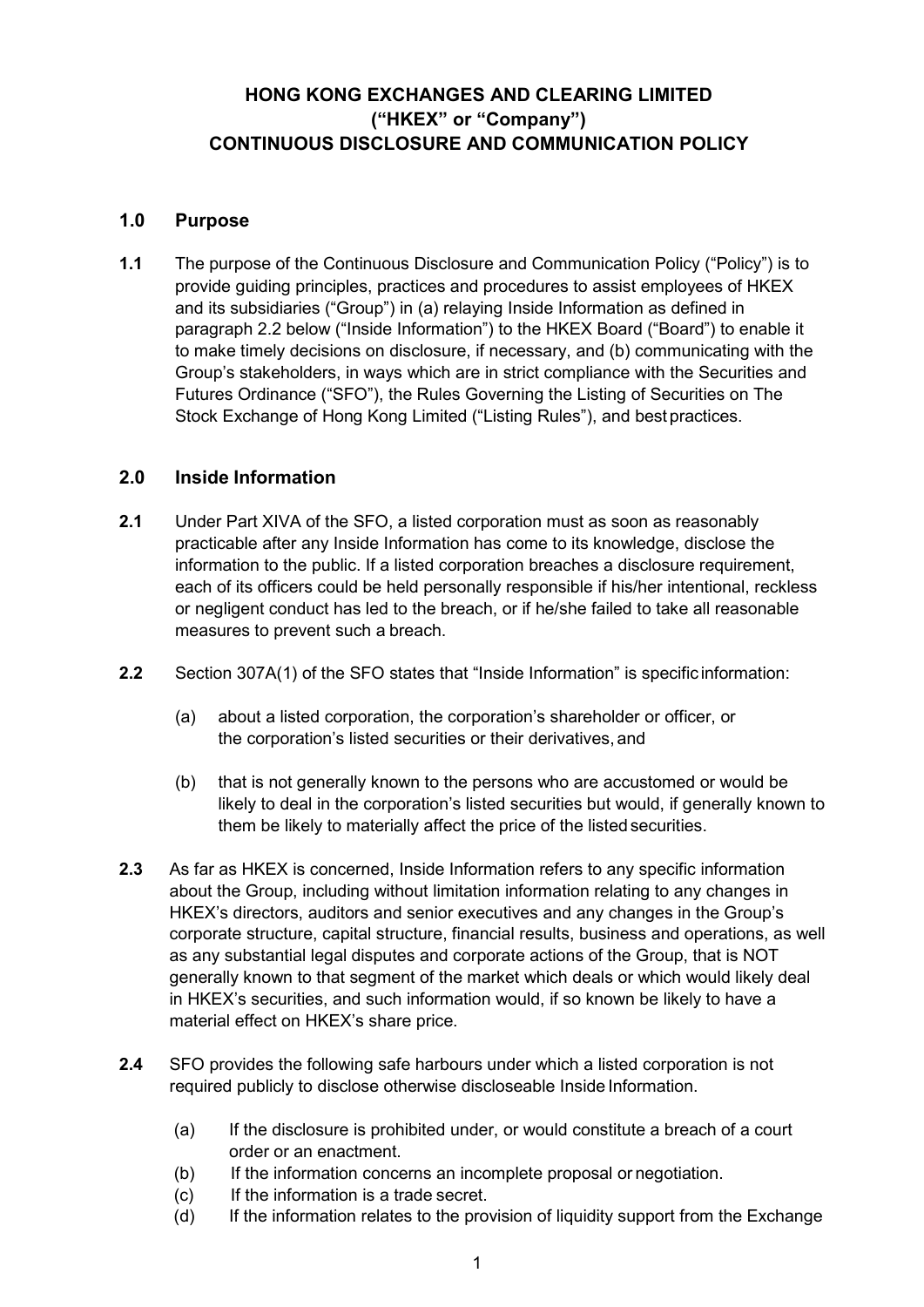Fund, or an institution which performs the functions of a central bank to the listed corporation/its group companies.

(e) If a specific waiver is granted by the Securities and Futures Commission ("SFC") as it is satisfied that the disclosure would contravene foreign legislation/a foreign court order/a restriction imposed by a foreign law enforcement agency or a foreign government authority.

However, safe harbours (b) to (e) above are available only if the listed corporation has taken reasonable precautions to preserve the confidentiality of the Inside Information and confidentiality is in fact preserved.

- **2.5** Any breach of the statutory disclosure obligation would expose the listed corporation and/or its officer(s) to the risk of civil sanctions, including a regulatory fine not exceeding HK\$8 million.
- **2.6** The Listing Rules require that an issuer and its directors must maintain strict confidentiality of Inside Information until it is announced, and must ensure that the strictest security of the information is observed within the issuer and its advisers. Where an issuer is required to disclose Inside Information under the SFO, it must also simultaneously announce the information in accordance with the Listing Rules, failing which, the issuer must, as soon as reasonably practicable, apply for a trading halt.

## **3.0 HKEX's Commitment**

- **3.1** HKEX is committed to:
- 3.1.1 complying with the disclosure requirements, as set out in the applicable laws and rules, and prevailing best practices;
- 3.1.2 preventing inadvertent or selective disclosure of Inside Information and/or potential Inside Information; and
- 3.1.3 ensuring shareholders and the public being provided with full, accurate and timely information about the Group's activities and its financial condition.

## **4.0 Roles and Responsibilities**

- **4.1** The parties responsible for administering the Policy are:
	- (a) **the Board** is responsible for approving the Policy, and any revision thereof. The Board decides whether or not a transaction, development or event constitutes Inside Information, whether disclosure shall be made immediately or may be temporarily delayed under statutory exemptions, and when a trading halt is required. HKEX's Chairman shall be the authorised spokesperson for the Board and HKEX unless resolved otherwise by the Board.
	- (b) **HKEX's Chief Executive ("CE")** is responsible for assessing materiality and advising the Board on whether or not a transaction, development or event constitutes Inside Information. The CE shall be the authorised spokesperson for HKEX unless resolved otherwise by the Board.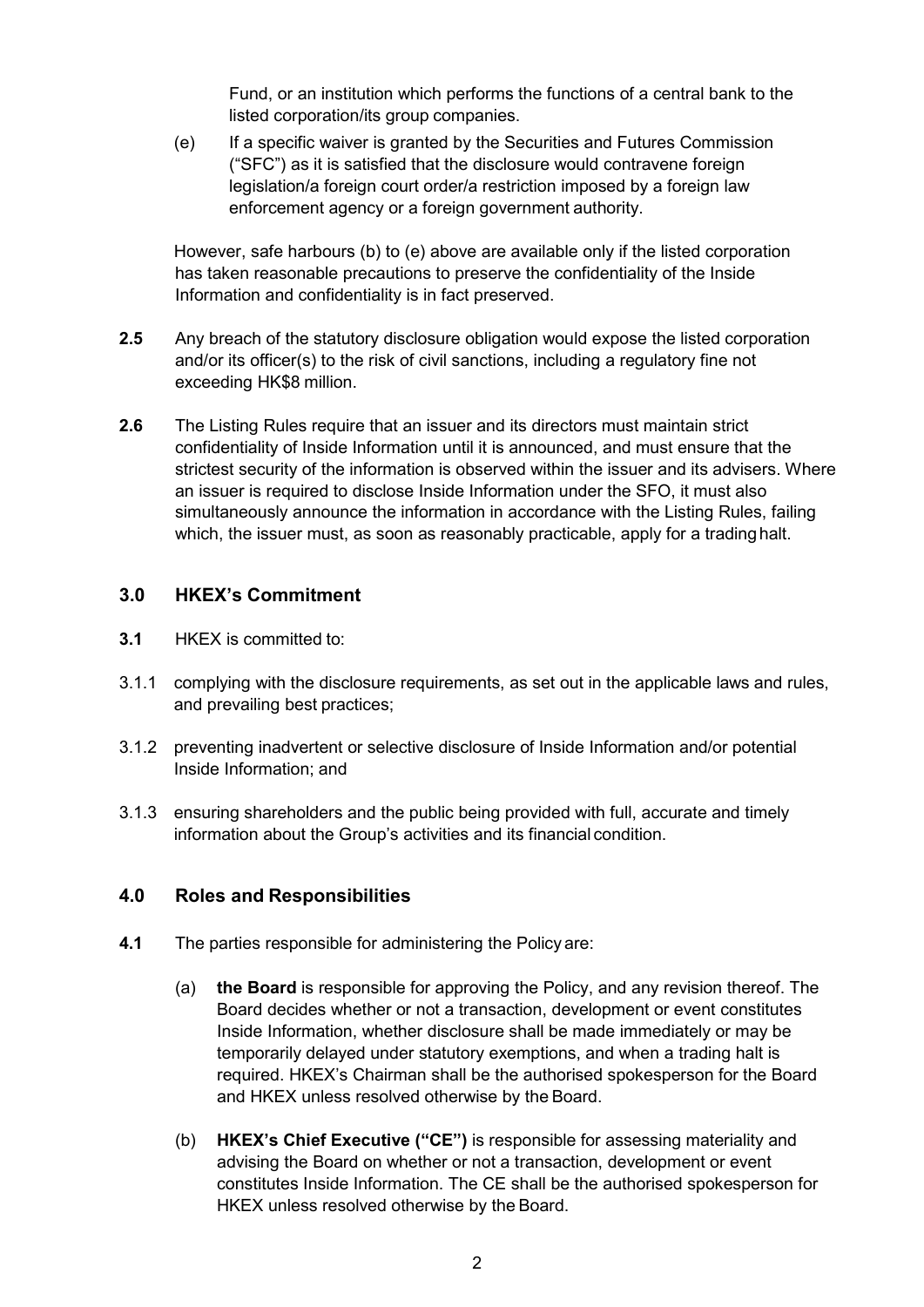- (c) the following persons shall provide a critical insight into the likely operational performance of the Group – (i) **HKEX's Co-Chief Operating Officers ("Co-COOs")**; (ii) **HKEX's Co-Heads of Markets**; (iii) **the Chief Executive of The London Metal Exchange ("LME")**; (iv) **the Chief Executive of LME Clear Limited ("LME Clear")**; (v) **the General Manager of Qianhai Mercantile Exchange Co., Ltd. ("QME")**, and (vi) **the General Manager of BayConnect Technology Company Limited ("BayConnect")**, or any of their delegates during their absence. Failing the CE, the above persons shall be the authorised spokespersons for HKEX as regards their respective areas of operation unless resolved otherwise by the Board.
- (d) **Group Chief Financial Officer ("GCFO")** is responsible for establishing and maintaining the financial reporting framework and procedures to ensure a structured flow of financial and operational data required for appraising the Group's financial position, and monitoring any material changes in the Group's financial performance which are required to be brought promptly to the Board's and/or the CE's attention. The GCFO shall be the authorised spokesperson for the Group in respect of its financial information (including communicating with analysts and investors) unless resolved otherwise by the Board.
- (e) **HKEX's Co-COOs** and **Group Chief Communications Officer** are the authorised spokespersons for HKEX to communicate with the media and are responsible for ensuring that there is balanced and timely disclosure of the relevant information to them. They shall coordinate closely with HKEX's Group Company Secretary in the release of Inside Information.
- (f) **HKEX's Group Company Secretary** is the authorised spokesperson for HKEX to communicate with the regulators in respect of matters related to HKEX as a listed issuer and is responsible for ensuring that there is full, accurate and timely release of Inside Information in accordance with the disclosure requirements. HKEX's Group Company Secretary is also responsible for conducting periodic reviews of the Policy and making recommendations on amendments thereto, if necessary, in order to ensure strict compliance with the changing regulatory requirements.
- (g) **HKEX's Group General Counsel** is responsible for advising the CE and the Board in assessing materiality, and whether or not a transaction, development or event constitutes Inside Information, whether disclosure shall be made immediately or may be temporarily delayed under statutory exemptions, and when a trading halt is required.
- (h) **HKEX's Co-COOs, HKEX's Division/Department Heads, the LME's Chief Executive, LME Clear's Chief Executive, the QME's General Manager and BayConnect's General Manager** are responsible for establishing effective systems, controls, and procedures within their Divisions/Departments/the LME/LME Clear/QME/BayConnect as appropriate to (i) enable them to monitor continuously any changes in their respective areas of operation that would result in potential Inside Information which is required to be brought to the attention of the CE in a timely manner, and (ii) ensure that there are proper safeguards to preserve the confidentiality of any unpublished or potential Inside Information. They are the authorised spokespersons for HKEX, the LME, LME Clear, QME and BayConnect to communicate with its stakeholders in respect of their respective areas of operations.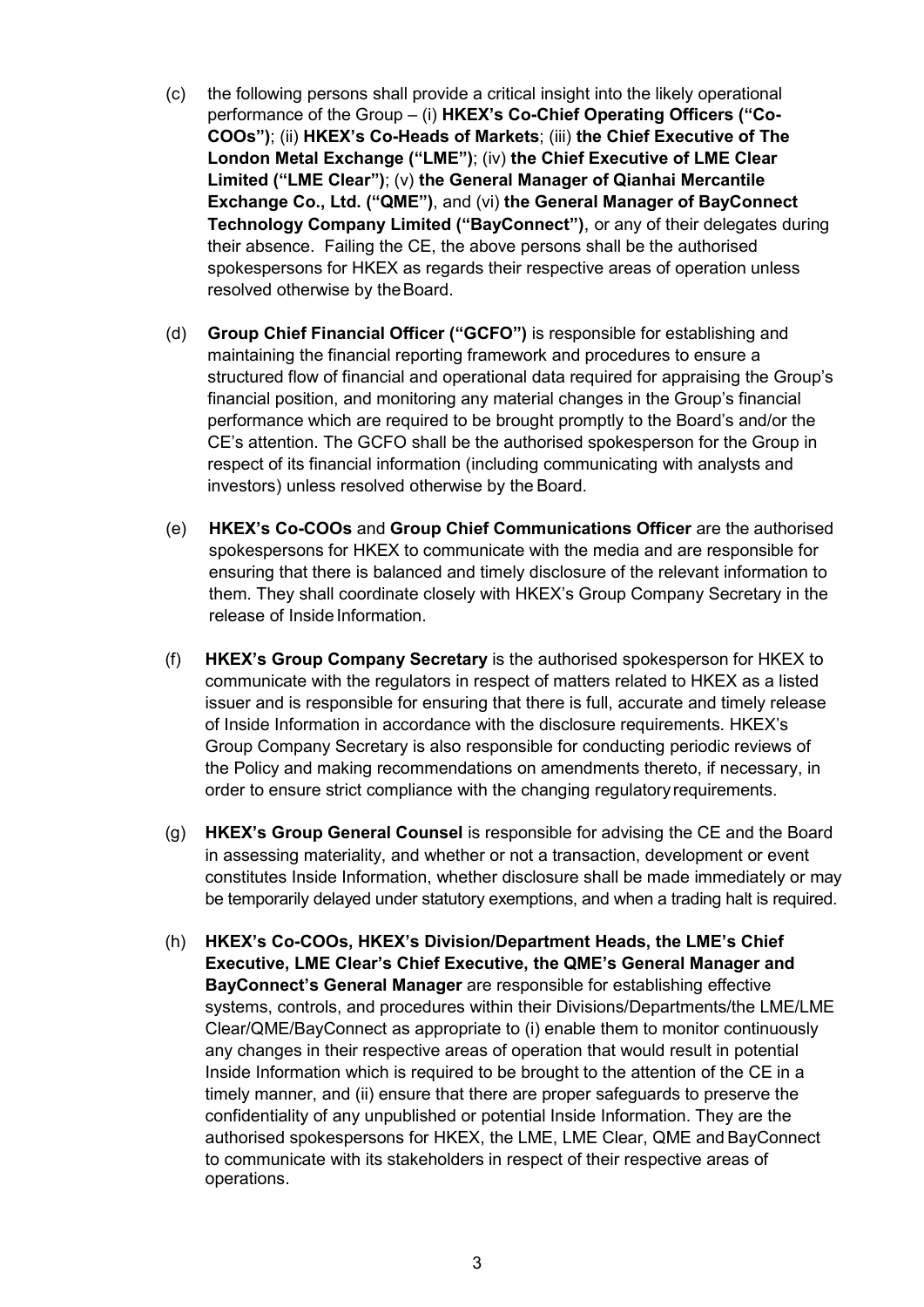## **5.0 Materiality Guidelines**

**5.1** The Materiality Guidelines serve to assist employees in identifying potential Inside Information which shall be escalated and reported to the relevant senior executives for them to assess whether or not the relevant information constitutes Inside Information. It is important to note that the examples of material information given in the Guidelines are not exhaustive, and employees shall exercise their own judgment in determining materiality. The overriding principle is that information which is expected to be Inside Information shall be escalated to senior executives immediately.

## **6.0 Reporting and Dissemination of Material Information**

## **6.1 Regular reports**

- 6.1.1 Regular reports are prepared by employees for a variety of functional reasons, which help identify material information. The regular reports include:
	- (a) monthly management reports, if any, provided by each of HKEX's Divisions/Departments and by the LME's/LME Clear's Chief Executive, the QME's/BayConnect's General Manager to the CE, which include updates and analyses of the ongoing development and performance of the projects and initiatives being undertaken;
	- (b) monthly management accounts provided by the GCFO to the Board, which include variance analyses of the Group's financial and operational performance against the budget and the results of the corresponding period of the preceding year;and
	- (c) monthly reports provided by the CE to the Board, which include a review of the Group's major events, projects and initiatives.

## **6.2 Events occur between regular reporting**

- 6.2.1 An employee who becomes aware of a matter, development or event that he/she considers it to be material or potentially Inside Information shall report it promptly to HKEX's Co-COOs and his/her Division/Department Head or the LME's/LME Clear's Chief Executive or the QME's/BayConnect's General Manager as appropriate who will, after consulting with HKEX's Group General Counsel, assess the sensitivity of the relevant information and, if considered appropriate, escalate and report it to theCE.
- 6.2.2 Upon being notified, the CE shall, together with all or any of the GCFO, HKEX's Co-COOs and the Group General Counsel of HKEX, assess the materiality of the relevant information, and determine the appropriate course of action:
	- $(i)$  if it is determined that the relevant information constitutes (or may constitute) Inside Information, then the CE shall consult HKEX's Chairman who may convene a Board meeting to consider and decide whether or not the information constitutes Inside Information and whether disclosure shall be made immediately or may be temporarily delayed under statutory exemptions; or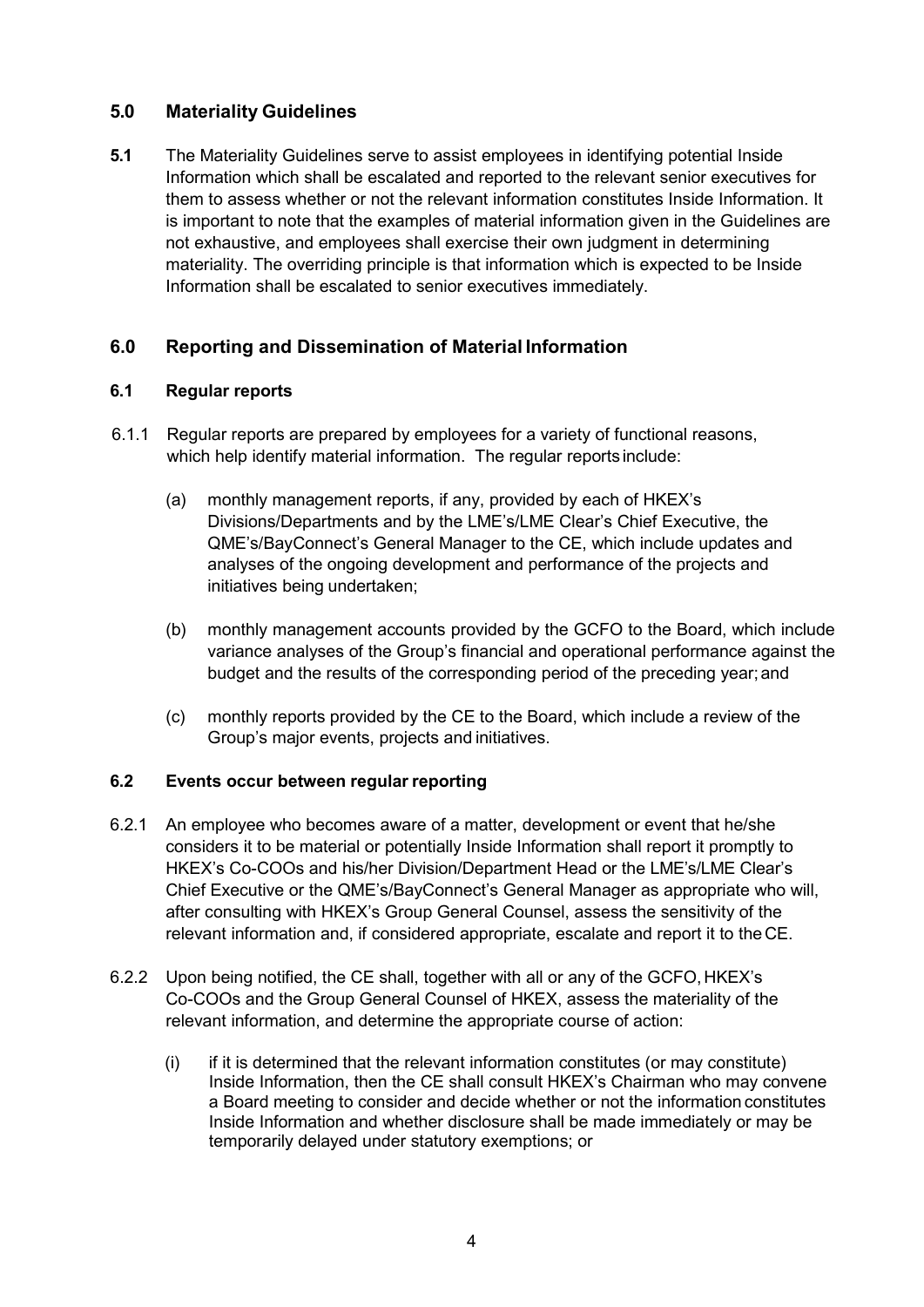(ii) if it is determined that the relevant information does not constitute Inside Information, then the Group General Counsel shall prepare a summary of the decision and update the Board as soon as practicable.

In the event of (ii) above, upon receiving such summary, to the extent the Board wishes to discuss or reconsider the decision, HKEX's Chairman shall convene a Board meeting and decide whether or not the information constitutes Inside Information and whether disclosure shall be made immediately or may be temporarily delayed under statutory exemptions.

- 6.2.3 When considering a disclosure, the Board shall decide on the scope of information to be released and the timing of the release. If the matter is being developed, such as, when negotiations are at a stage that makes it impossible to be more forthcoming, and more precise details could only be released at a later stage, the Board might decide issuing a "holding" announcement or simply issuing a "no comment" statement. HKEX's directors may seek independent professional advice, if and when appropriate, to ensure that HKEX can timely comply with the disclosure requirements.
- 6.2.4 If the GCFO becomes aware that the general market projections of the Group's financial performance are materially different from the in-house estimates, he/she shall promptly notify the Board of the differences, and the Board may consider, if and when appropriate, issuing a warning announcement.
- 6.2.5 If a matter, development or event, after assessment, is considered not Inside Information, the CE might consider, if and when appropriate, informing the market in order to facilitate stakeholders' understanding of the Group's ongoing developments. The information may be released in the form of news release, or as HKEX's Co-COO(s) or Group Chief Communications Officer considers appropriate, through other communication channels, such as corporate publications or presentations.

## **6.3 Accuracy and completeness of information**

- 6.3.1 According to Rule 2.13(2) of the Listing Rules, the information to be disclosed must be accurate and complete in all material aspects and not be misleading or deceptive. HKEX's Group Company Secretary who is responsible for ensuring compliance with the disclosure requirements, and HKEX's Co-COOs and Group Chief Communications Officer who are responsible for keeping the public informed through news releases, shall both take reasonable steps to verify the accuracy and completeness of the relevant information before it is publicly disclosed.
- 6.3.2 Heads of the relevant HKEX's Divisions/Departments or LME's/LME Clear's Company Secretary where the to-be disclosed matter, development or event is identified and/or is being handled shall be responsible for (a) providing HKEX's Group Company Secretary, Co-COOs and Group Chief Communications Officer with the precise details to enable them to prepare the related announcement or news release, if necessary, and (b) confirming the accuracy and completeness of the information before it is publicly disclosed.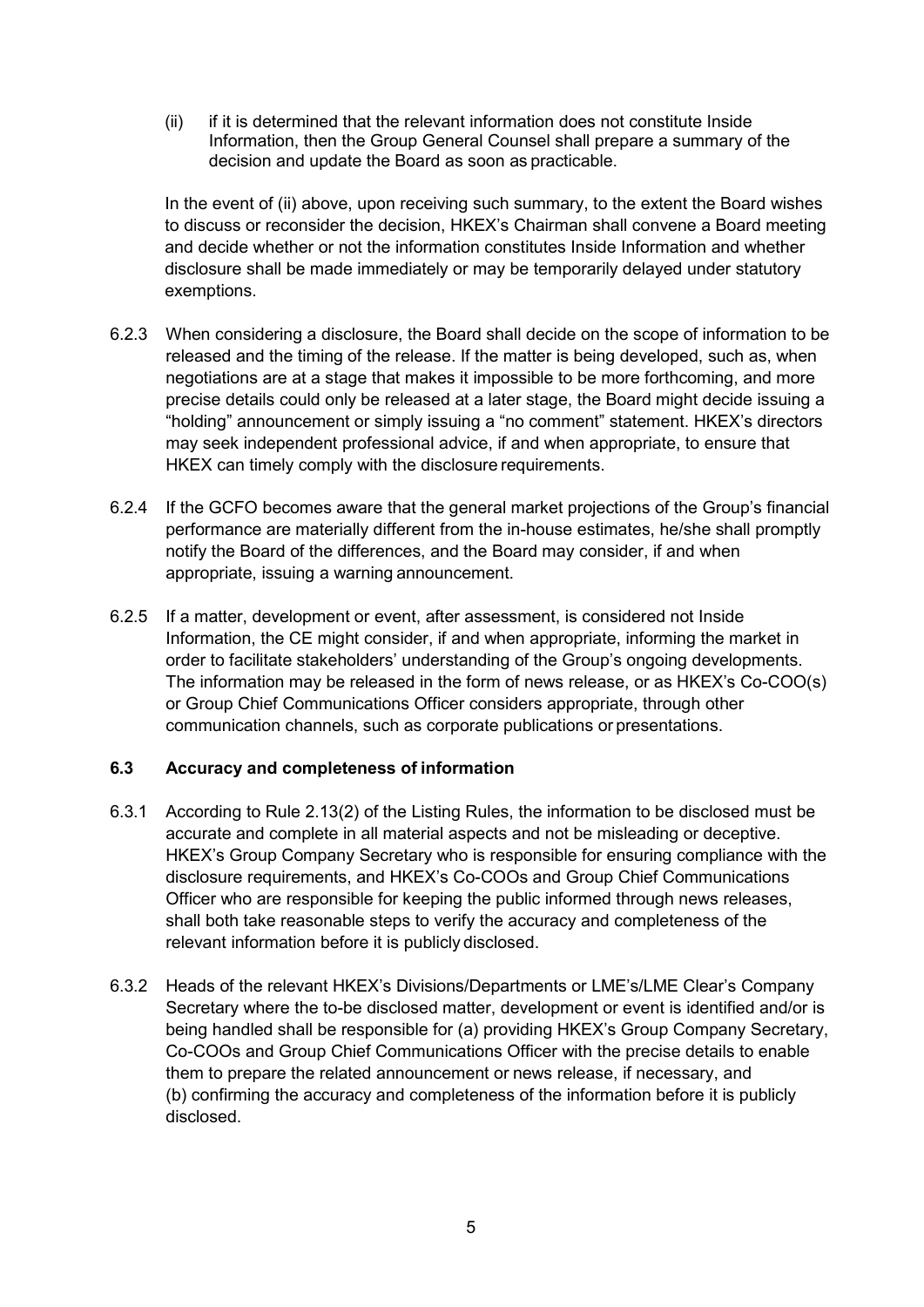## **6.4 Delegation of authority to the CE**

6.4.1 There may be circumstances that HKEX is facing an unexpected and significant event, such as, unusual price and/or trading movements in HKEX's securities, or market rumour which requires immediate clarification in order to avoid development of a false market in its securities, or inadvertent dissemination of Inside Information. As there will be no excuse for delaying an announcement due to the Board not being able to convene a meeting physically or HKEX's Chairman not being contactable, the CE, under such circumstances, is empowered to take appropriate actions to ensure compliance with the disclosure requirements, including but not limited to issuing a "clarification" or "holding" announcement, and making a request to the SFC for a trading halt pending publication of an announcement.

#### **6.5 Delay of disclosure**

- 6.5.1 In the case where the Board decided that the Inside Information shall temporarily be withheld from the public for legitimate business purposes (for example, if release of the information would prejudice negotiations in a corporate transaction) and that this falls within an exemption provided for under Part XIVA of the SFO, such a decision shall be documented by HKEX's Group Company Secretary who shall:
	- (a) describe the matter in question;
	- (b) include a statement as to the materiality of the matter; and
	- (c) set out the reasons for delaying the disclosure.
- 6.5.2 Where HKEX relies on the conditional relief available under the SFO to temporarily delay disclosure of Inside Information, HKEX must ensure that the strictest confidentiality is maintained. Under such circumstances, access to the withheld Inside Information shall be restricted, as far as practicable, to the highest level of management and on a needto-know basis. The responsible senior executive shall (a) maintain a list of personnel who have access to the withheld Inside Information, and (b) closely monitor and regularly report to the CE on the development or progress of the relevant matter with a copy to HKEX's Group Company Secretary, Co-COOs and Group Chief Communications Officer. HKEX's Group Company Secretary shall, during the period before the withheld Inside Information is disclosed, closely monitor the activity of HKEX's securities, and prepare a "holding" announcement to be released when there is growing rumour of the undisclosed information whilst HKEX's Co-COOs and Group Chief Communications Officer shall closely monitor market response and issue a news release, if necessary. In the case if the withheld Inside Information is or is likely leaked, the procedures as set out in paragraph 10.1 below shall be closely observed.
- 6.5.3 An announcement of the withheld Inside Information shall be published without further delay once the matter, development or event has been concluded andfinalised.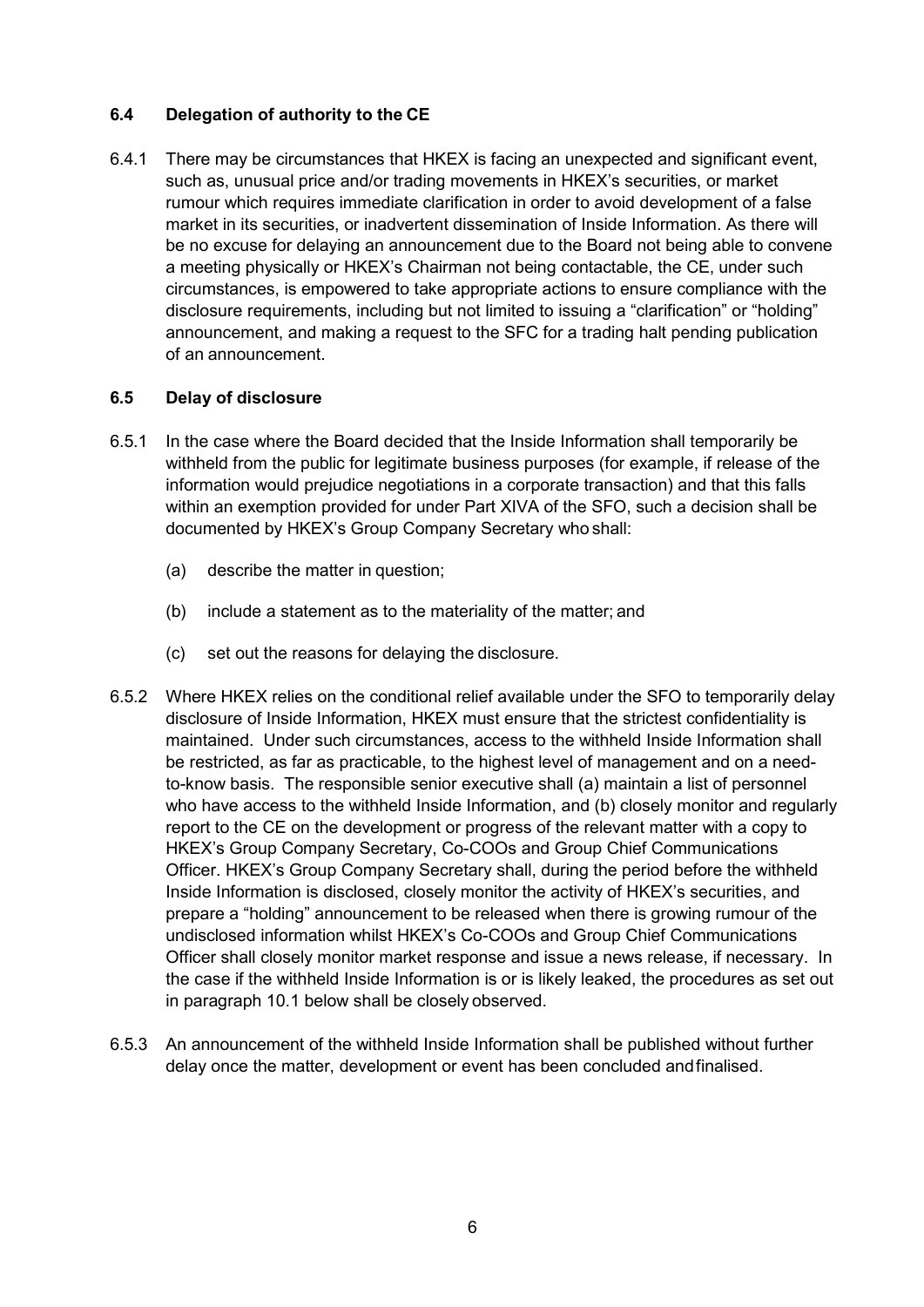# **7.0 Maintaining Confidentiality and Dealing Restrictions**

## **7.1 Directors and employees of the Group**

- 7.1.1 Directors and employees who possess unpublished Inside Information must:
	- (a) refrain from discussing that information with, or divulging that information to, any persons who are not authorised by the Board to receive that information;and
	- (b) ensure that any documents or other written materials in his/her possession in relation to that information are properly and securely stored and are not disclosed to any unauthorised persons.
- 7.1.2 Directors and employees must not deal in HKEX's securities when they are in possession of unpublished Inside Information. Details of dealing restrictions imposed on directors and employees are respectively set out in the Director's Handbook under the "Restrictions on Securities Dealings" and the Group Personal Account DealingPolicy.

## **7.2 External parties**

7.2.1 Any external parties who may become privy to unpublished Inside Information shall be informed that they must not divulge such information to any unauthorised persons, other than in the normal course of business, without HKEX's prior written consent. Unless an obligation of confidentiality is implicit in the relationship with an external party, such parties who have access to unpublished Inside Information shall (a) confirm their commitment to non-disclosure of the received information in the form of a written confidentiality agreement or in a standard clause within the contract signed with any entities within the Group; (b) undertake not to deal in HKEX's securities whilst they are in possession of the unpublished Inside Information until such information has been publicly disclosed; and (c) provide the relevant HKEX group company with a list of its personnel who, during the normal course of business, have access to the Inside Information.

## **8.0 Trading Halt**

**8.1** The Board may, if and when appropriate, apply for a trading halt in order to maintain fair trading in HKEX's securities and to manage any disclosure issues before the Inside Information is publicly disclosed.

## **9.0 Communication Guidelines**

- **9.1** Whilst good and open relationship with the media, analysts and investors can often contribute to a well-informed market, selective disclosure of Inside Information before such information is publicly released must be avoided.
- **9.2** As a general principle, authorised spokespersons shall only explain information already in the public domain or discuss in general the markets in which the Group operates, and shall avoid giving answers which individually or cumulatively may provide unpublished or potential Inside Information to the receiving party.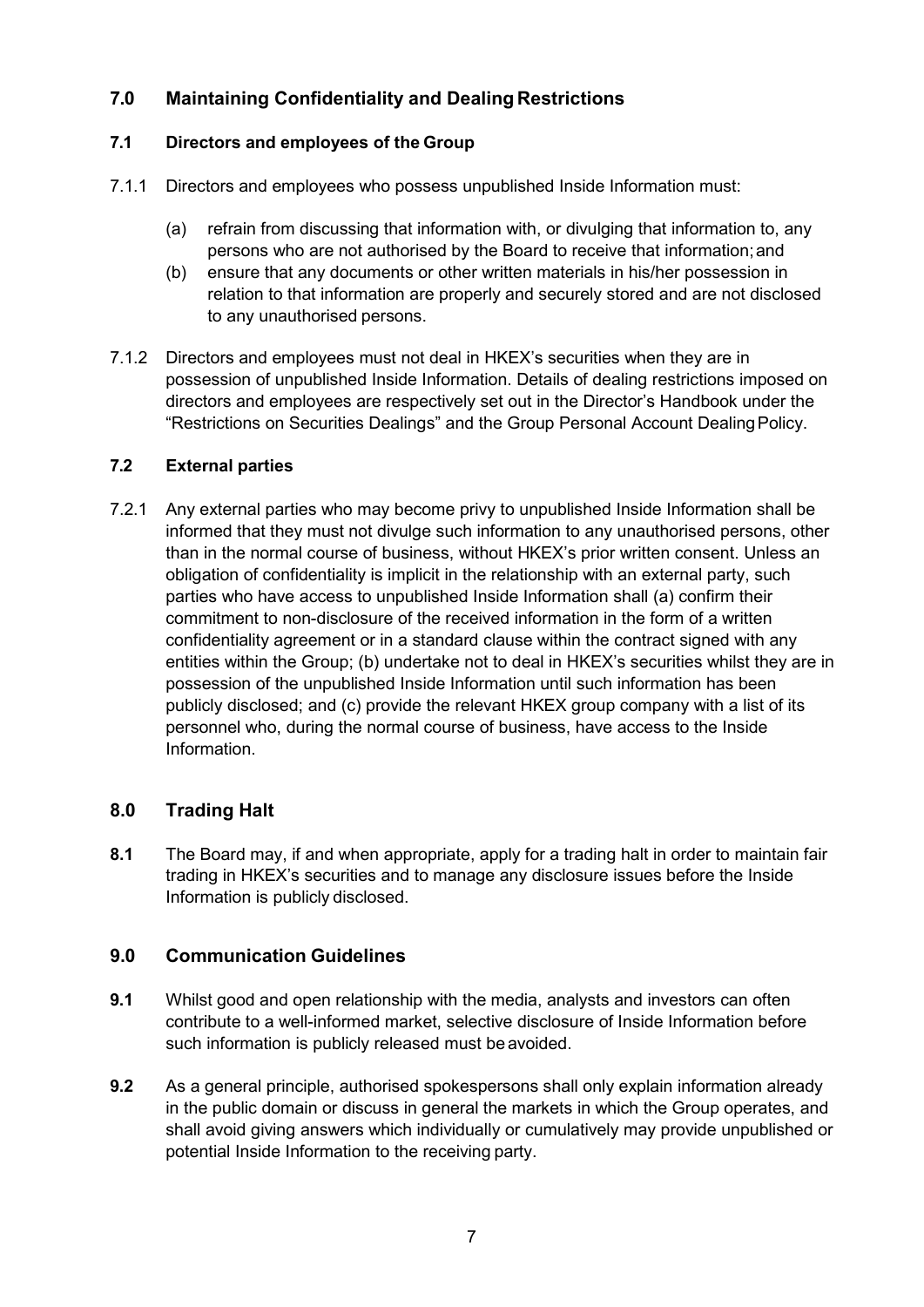- **9.3** To reduce the risks of providing unpublished or potential Inside Information in meetings/briefings with the media/analysts/investors, the following procedures shall be closely observed:
	- (a) authorised spokespersons shall seek clarification from the relevant parties, such as HKEX's Co-COOs, the responsible Division/Department Head, the LME's/LME Clear's Chief Executive and the QME's/BayConnect's General Manager, should there be any uncertainty to the extent and nature of information that they can disclose before attending an external interview or briefing in order to avoid any inadvertent disclosure of unpublished or potential Inside Information;
	- (b) authorised spokesperson shall be accompanied by at least one representative from HKEX's Corporate Communications/Investor Relations during an external interview or briefing which includes discussions of the Group's financial performance;
	- (c) discussions of the Group's financial performance in an external interview or briefing shall be recorded and kept for a reasonable period so that a reliable source of information is available in case of misreporting or when further clarification of information is needed; and
	- (d) no interviews or briefings to discuss the financial performance of the Group shall be conducted during "black out" periods.
- **9.4** HKEX's, the LME's, LME Clear's, QME's and BayConnect's comments on analysts' reports shall be limited to:
	- (a) information that has been disclosed publicly; and
	- (b) correction to factual errors or assumptions with reference to publicly available information.
- **9.5** As a guiding principle, HKEX, the LME, LME Clear, QME and BayConnect shall give a "no comment" response to market speculation and rumours. HKEX may issue a "clarification" announcement to:
	- (a) correct significant errors that have been circulating publicly, which lead to a widespread and serious misapprehension in the market; or
	- (b) respond to a formal request for clarification from the SFC.

## **10.0 Inadvertent Dissemination of Inside Information**

**10.1** In the case of an inadvertent disclosure of Inside Information by any employees, the incident must be reported immediately to the CE, or to the LME's/LME Clear's Chief Executive or the QME's/BayConnect's General Manager who shall report immediately to the CE, with a copy to HKEX's Group Company Secretary, Co-COOs and Group Chief Communications Officer. The CE shall, under delegated authority, apply for a trading halt until an announcement of the Inside Information has been published. HKEX's